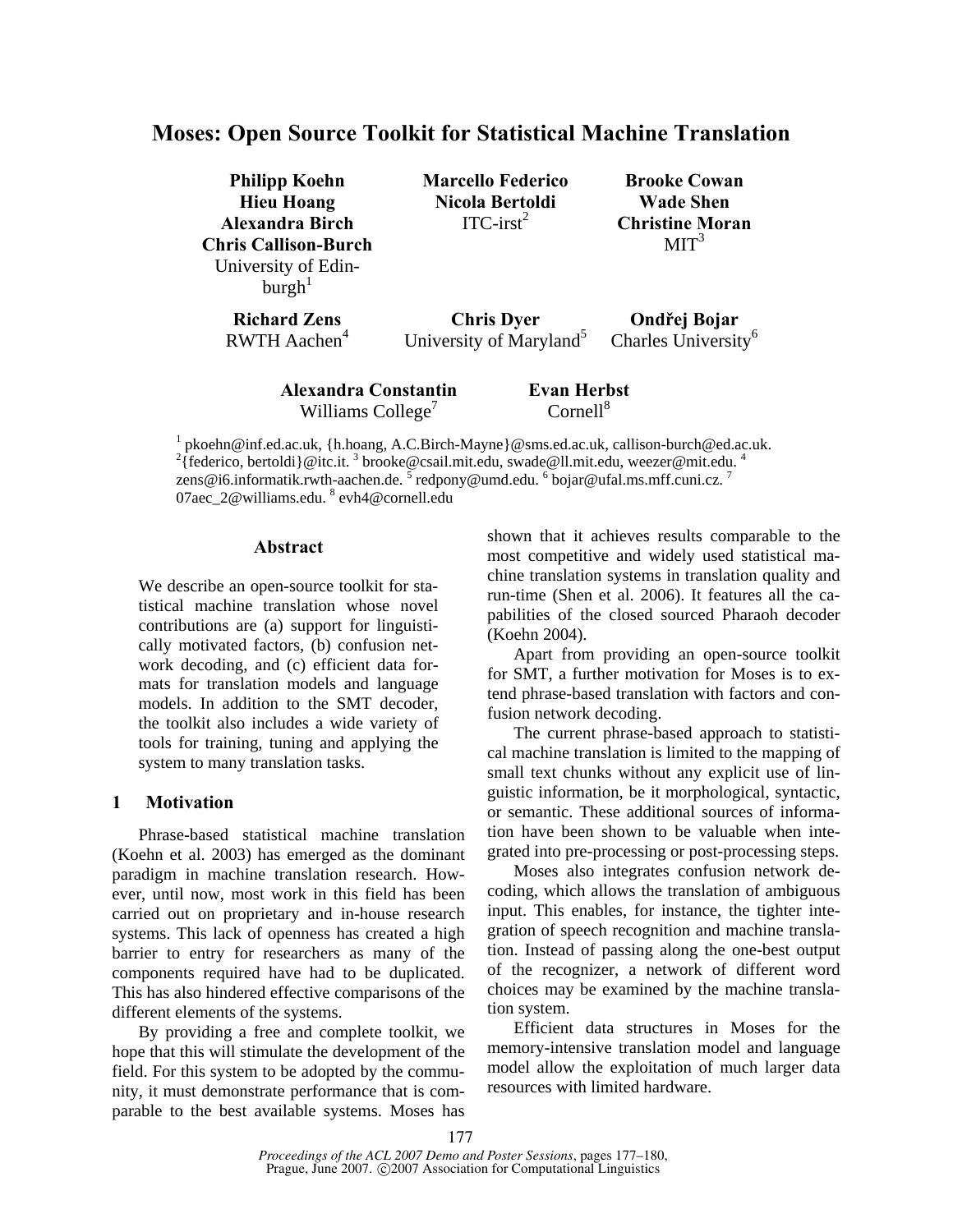# **2 Toolkit**

The toolkit is a complete out-of-the-box translation system for academic research. It consists of all the components needed to preprocess data, train the language models and the translation models. It also contains tools for tuning these models using minimum error rate training (Och 2003) and evaluating the resulting translations using the BLEU score (Papineni et al. 2002).

Moses uses standard external tools for some of the tasks to avoid duplication, such as GIZA++ (Och and Ney 2003) for word alignments and SRILM for language modeling. Also, since these tasks are often CPU intensive, the toolkit has been designed to work with Sun Grid Engine parallel environment to increase throughput.

In order to unify the experimental stages, a utility has been developed to run repeatable experiments. This uses the tools contained in Moses and requires minimal changes to set up and customize.

The toolkit has been hosted and developed under sourceforge.net since inception. Moses has an active research community and has reached over 1000 downloads as of  $1<sup>st</sup>$  March 2007.

The main online presence is at

http://www.statmt.org/moses/

where many sources of information about the project can be found. Moses was the subject of this year's Johns Hopkins University Workshop on Machine Translation (Koehn et al. 2006).

The decoder is the core component of Moses. To minimize the learning curve for many researchers, the decoder was developed as a drop-in replacement for Pharaoh, the popular phrase-based decoder.

In order for the toolkit to be adopted by the community, and to make it easy for others to contribute to the project, we kept to the following principles when developing the decoder:

- Accessibility
- Easy to Maintain
- Flexibility
- Easy for distributed team development
- Portability

It was developed in C++ for efficiency and followed modular, object-oriented design.

# **3 Factored Translation Model**

Non-factored SMT typically deals only with the surface form of words and has one phrase table, as shown in Figure 1.





*using phrase dictionary:*



**Figure 1. Non-factored translation**

In factored translation models, the surface forms may be augmented with different factors, such as POS tags or lemma. This creates a factored representation of each word, Figure 2.

| $\langle \text{vous} \rangle$<br>$\ensuremath{j}\ensuremath{e}\xspace$<br>PRO<br><b>ART</b><br><b>PRO</b><br>VB<br>NN |  |  |  |
|-----------------------------------------------------------------------------------------------------------------------|--|--|--|
| je<br>acheter<br>chat<br>vous<br>un                                                                                   |  |  |  |
| $\left(1st/present\right)$ masc $\left  \right $ sing/masc $\left  \right $<br>1st<br>1st                             |  |  |  |
|                                                                                                                       |  |  |  |
| buy<br>you $\parallel$<br>cat<br>$\mathfrak{a}$                                                                       |  |  |  |
| ART<br><b>PRO</b><br>NN<br><b>PRO</b><br><b>VB</b>                                                                    |  |  |  |
| tobuy<br>you<br>cat<br>a<br>1st / present<br>1st<br>1st<br>sing                                                       |  |  |  |

#### **Figure 2. Factored translation**

Mapping of source phrases to target phrases may be decomposed into several steps. Decomposition of the decoding process into various steps means that different factors can be modeled separately. Modeling factors in isolation allows for flexibility in their application. It can also increase accuracy and reduce sparsity by minimizing the number dependencies for each step.

For example, we can decompose translating from surface forms to surface forms and lemma, as shown in Figure 3.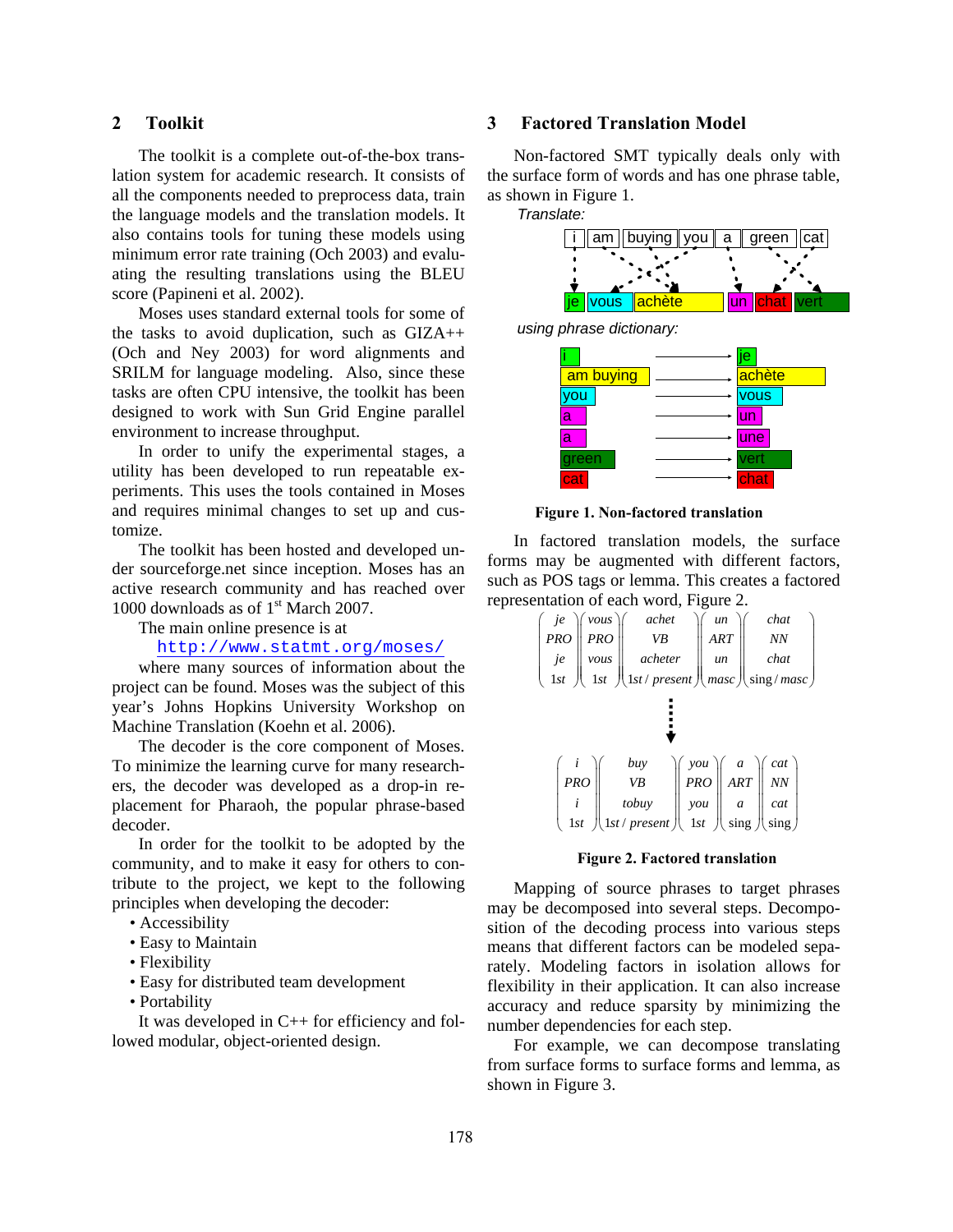

**Figure 3. Example of graph of decoding steps** 

By allowing the graph to be user definable, we can experiment to find the optimum configuration for a given language pair and available data.

The factors on the source sentence are considered fixed, therefore, there is no decoding step which create source factors from other source factors. However, Moses can have ambiguous input in the form of confusion networks. This input type has been used successfully for speech to text translation (Shen et al. 2006).

Every factor on the target language can have its own language model. Since many factors, like lemmas and POS tags, are less sparse than surface forms, it is possible to create a higher order language models for these factors. This may encourage more syntactically correct output. In Figure 3 we apply two language models, indicated by the shaded arrows, one over the words and another over the lemmas. Moses is also able to integrate factored language models, such as those described in (Bilmes and Kirchhoff 2003) and (Axelrod 2006).

### **4 Confusion Network Decoding**

Machine translation input currently takes the form of simple sequences of words. However, there are increasing demands to integrate machine translation technology into larger information processing systems with upstream NLP/speech processing tools (such as named entity recognizers, speech recognizers, morphological analyzers, etc.). These upstream processes tend to generate multiple, erroneous hypotheses with varying confidence. Current MT systems are designed to process only one input hypothesis, making them vulnerable to errors in the input.

In experiments with confusion networks, we have focused so far on the speech translation case, where the input is generated by a speech recognizer. Namely, our goal is to improve performance of spoken language translation by better integrating speech recognition and machine translation models. Translation from speech input is considered more difficult than translation from text for several reasons. Spoken language has many styles and genres, such as, formal read speech, unplanned speeches, interviews, spontaneous conversations; it produces less controlled language, presenting more relaxed syntax and spontaneous speech phenomena. Finally, translation of spoken language is prone to speech recognition errors, which can possibly corrupt the syntax and the meaning of the input.

There is also empirical evidence that better translations can be obtained from transcriptions of the speech recognizer which resulted in lower scores. This suggests that improvements can be achieved by applying machine translation on a large set of transcription hypotheses generated by the speech recognizers and by combining scores of acoustic models, language models, and translation models.

Recently, approaches have been proposed for improving translation quality through the processing of multiple input hypotheses. We have implemented in Moses confusion network decoding as discussed in (Bertoldi and Federico 2005), and developed a simpler translation model and a more efficient implementation of the search algorithm. Remarkably, the confusion network decoder resulted in an extension of the standard text decoder.

# **5 Efficient Data Structures for Translation Model and Language Models**

With the availability of ever-increasing amounts of training data, it has become a challenge for machine translation systems to cope with the resulting strain on computational resources. Instead of simply buying larger machines with, say, 12 GB of main memory, the implementation of more efficient data structures in Moses makes it possible to exploit larger data resources with limited hardware infrastructure.

A phrase translation table easily takes up gigabytes of disk space, but for the translation of a single sentence only a tiny fraction of this table is needed. Moses implements an efficient representation of the phrase translation table. Its key properties are a *prefix tree* structure for source words and *on demand loading*, i.e. only the fraction of the phrase table that is needed to translate a sentence is loaded into the working memory of the decoder.